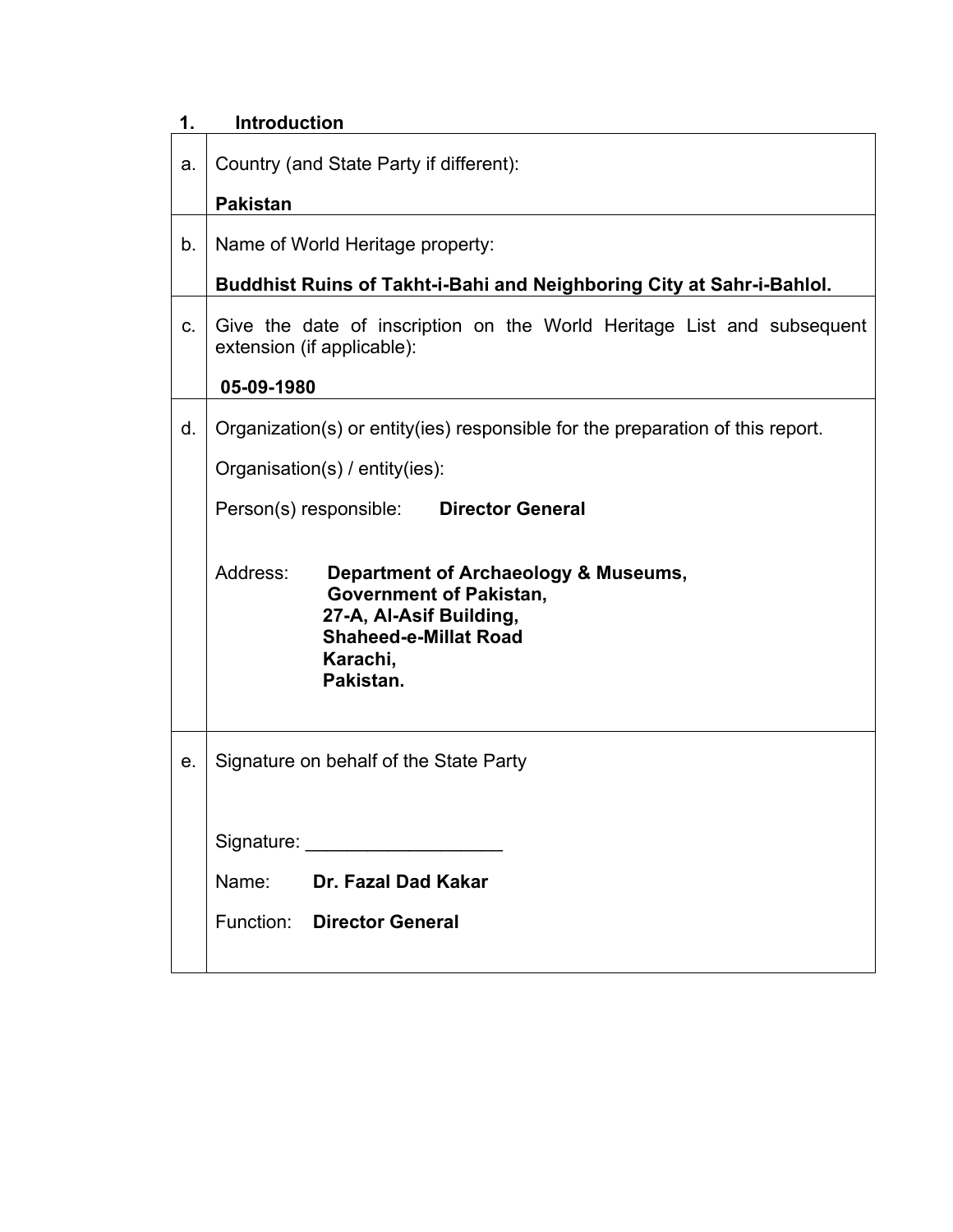#### **2. Statement of significance**

#### Cultural criteria: **iv**

Please propose a statement of significance by providing a description of the World Heritage value(s) for which the property was inscribed on the World Heritage List. This description should reflect the criterion (criteria) on the basis of which the Committee inscribed the property on the World Heritage List and it should also detail what the property represents, what makes it outstanding, what the specific values are that distinguish the property as well as what its relationship with its setting is, etc:

**The Buddhist ruins of Takht-i-Bahi lies on the northern slope of an isolated spur near the village of the Takht-i-Bahi 15 km from District Mardan on main road leading to Swat. The Archaeological Remains of Takht-i-Bahi are one of the most astounding, exciting and imposing**  relics of Buddhism in Pakistan dating back from 2<sup>nd</sup> to 5<sup>th</sup> century A.D. **The remains comprises of main stupa court, votive stupas court, a group of three stupas, monastic quadrangle, meditation cells/basement, conference hall, covered stepped passageways and many other single and double storey secular buildings. All the structures are stone built, in Gandhara patterns (diaper style) using local dressed/semi dressed stone blocks with flakes, set in lime and mud mortar.** 

**On the basis of study of structures, the construction phases have been divided into four distinct periods starting from 1st century B.C.**  continuing through subsequent centuries till 7<sup>th</sup> century A.D. It finds **association with Gondophares, the Parthian ruler, Kanishka, the most important Kushan ruler, Kanishka III and Vasudeva II, the kings of later Kushan dynasty, the Kidara Kushan rulers and the Huns. The structures i.e. court of many stupas, and the monastery along with kitchen and refectory are of 1st period (Parthian and Kushanas) effective from 1st century B.C. to 2nd century A.D. Main stupa court and assembly hall are**  stated to be belonging to the  $2^{nd}$  period (Kushan) i.e.  $3^{rd}$  –  $4^{th}$  century A.D. Court of three stupas is supposed to be of 3<sup>rd</sup> period (later Kushan or Kidara Kushana rulers) i.e. 4<sup>th</sup> and 5<sup>th</sup> century A.D. and low level **chambers (meditation cells) and open court yard are attributed to 4th** period (Post Hun) spanning over 6<sup>th</sup> to 7<sup>th</sup> century A.D. The white Huns **from Central Asia who were mainly responsible for extensive devastation of the Buddhist religious complexes etc. swept major parts**  of the ancient Gandhara country in the 5<sup>th</sup> century A.D.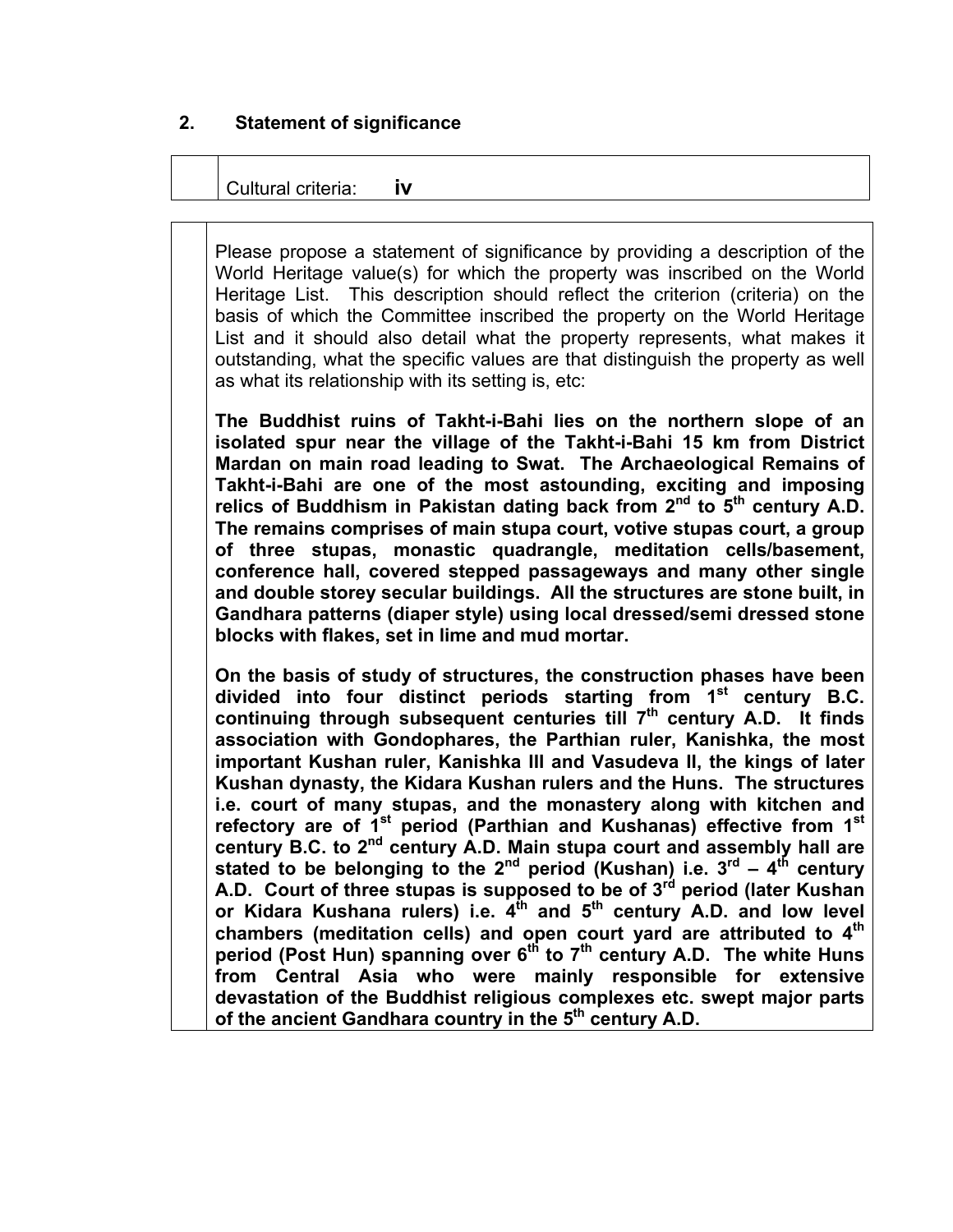# **3. Statement of authenticity / integrity**

| Have the World Heritage values identified above been maintained since the<br>property's inscription?<br><b>YES</b> |  |
|--------------------------------------------------------------------------------------------------------------------|--|
| Have there been changes in the authenticity / integrity since inscription?<br>NΟ                                   |  |
| Are there (further) changes foreseeable to the authenticity / integrity of the<br>property in the near future?     |  |

# **4. Management**

| How could the arrangements for the protection and the management of the<br>property best be defined (more than one indication possible)?                                                                                                                                                                                                                                               |  |  |  |  |
|----------------------------------------------------------------------------------------------------------------------------------------------------------------------------------------------------------------------------------------------------------------------------------------------------------------------------------------------------------------------------------------|--|--|--|--|
| The Antiquities Act 1975 of Pakistan provides<br>Legal $($ $)$<br>adequate remedy for protection of the property                                                                                                                                                                                                                                                                       |  |  |  |  |
| Contractual (/) Due to World Heritage Site, the International<br><b>Conventions/laws</b><br>concerning protection<br>of<br>Cultural Heritage are also applicable, which<br>additional<br>provides<br>guarantees<br>for<br>its<br>protection.                                                                                                                                           |  |  |  |  |
| Traditional (/ ) The masses have great emotional attachment<br>with this heritage site, having been built by one<br>of the most staunch Muslim rulers of the Sub-<br>Continent as a military might and the people<br>are themselves determined to protect this<br>splendid heirloom of the history.                                                                                    |  |  |  |  |
| Please describe and assess the implementation and effectiveness of these<br>arrangements for the preservation of the values at the national, provincial<br>and/or municipal level:                                                                                                                                                                                                     |  |  |  |  |
| The Government of Pakistan has prepared and executed a number of<br>different schemes for its<br>conservation and<br><b>After</b><br>restoration.<br>implementation of different projects the Department of Archaeology has<br>succeeded to control the further deterioration and is trying its best level<br>to preserve the Site for our future generations. Since Archaeology is on |  |  |  |  |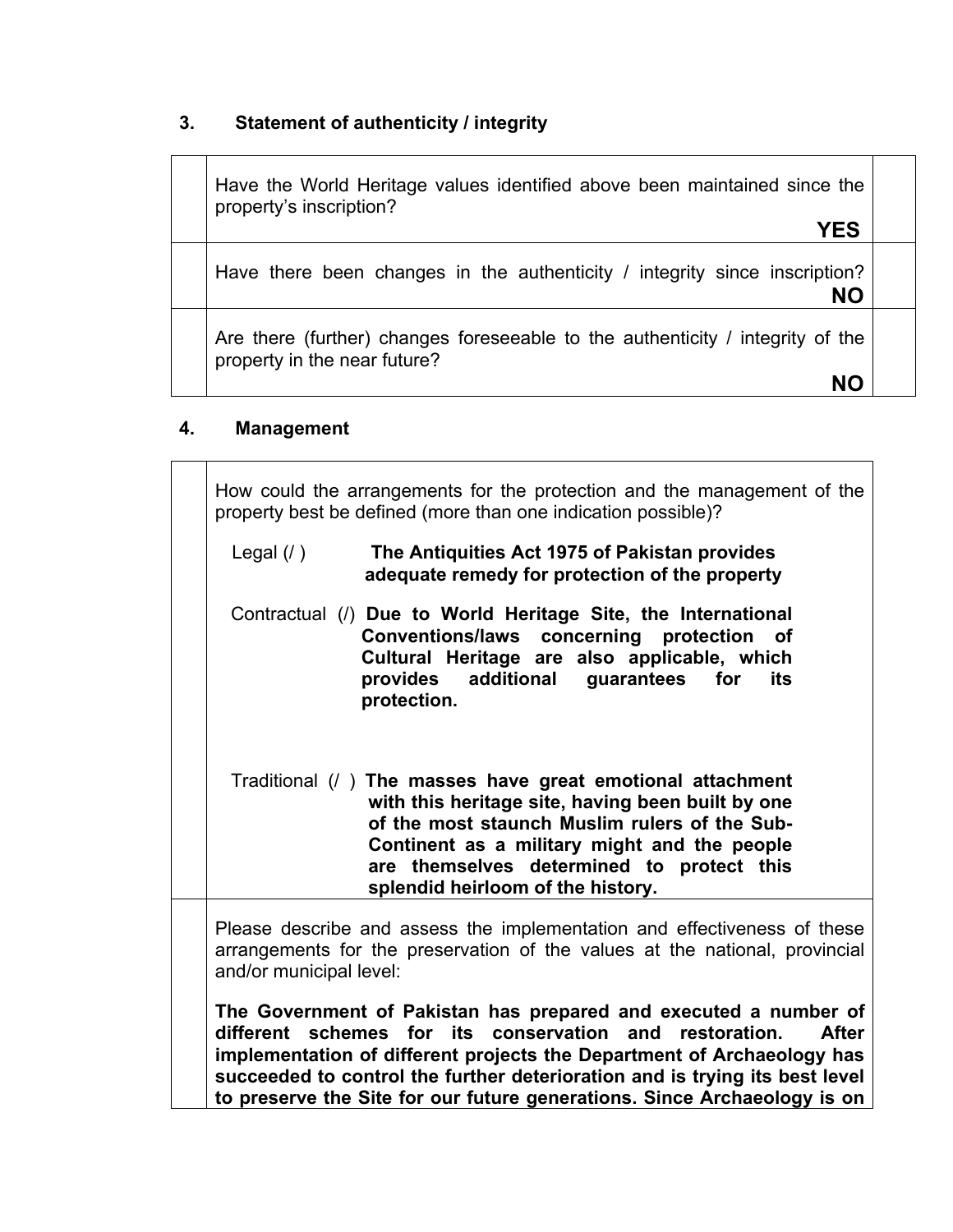| the concurrent list of the constitution, the Federal, Provincial and the<br>Municipal Governments are equally responsible for the protection of all<br>cultural heritage sites and specifically the protected and the World<br><b>Heritage Sites.</b>                                                                                                                       |
|-----------------------------------------------------------------------------------------------------------------------------------------------------------------------------------------------------------------------------------------------------------------------------------------------------------------------------------------------------------------------------|
| In general terms can this legislative, contractual and/or traditional protection<br>be considered sufficient?                                                                                                                                                                                                                                                               |
| <b>YES</b>                                                                                                                                                                                                                                                                                                                                                                  |
| Please explain:                                                                                                                                                                                                                                                                                                                                                             |
| The present Antiquities Act, 1975 of the Department of Archaeology,<br>Government of Pakistan provides sufficient guidelines/legislations for<br>the protection of our cultural heritage including Takht-i-Bahi.                                                                                                                                                            |
| Provide a list and summaries of laws and regulations concerning cultural and<br>natural properties protection and management (including extracts of relevant<br>articles from the Constitution, Criminal Law, Law/Regulations on Land-use,<br>Environment Law and Forestry Law, amongst others). Please also attach any<br>documentation available concerning these points: |
| The following Laws and Regulations are concerned for the protection<br>and management of cultural properties of Pakistan:                                                                                                                                                                                                                                                   |
| 1.<br><b>Antiquities Act, 1975.</b><br>2.<br><b>Excavation &amp; Exploration Rules, 1978.</b><br>3.<br><b>Conservation Manual.</b><br>4.<br>Dealing in Antiquities Rules, 1989.<br><b>Export of Antiquities Rules, 1979.</b><br>5.<br>Immovable Antiquities (mining, quarrying and blasting in<br>6.                                                                        |
| restricted areas) Rules, 1979.<br>Admission of Public into Immovable Antiquities Rules, 1982.<br>7.<br><b>Cinematographical Filming Rules, 1980.</b><br>8.                                                                                                                                                                                                                  |
| Describe the administrative and management arrangements that are in place<br>for the property concerned, making special mention of the institutions and<br>organisations that have management authority over the property as well as of<br>the arrangements that are in place for the coordination of their actions:                                                        |
| The Deputy Director, Sub Regional Office, Department of Archaeology,<br>Peshawar, Government of Pakistan, is responsible for the administrative<br>and management arrangements for the property concerned.                                                                                                                                                                  |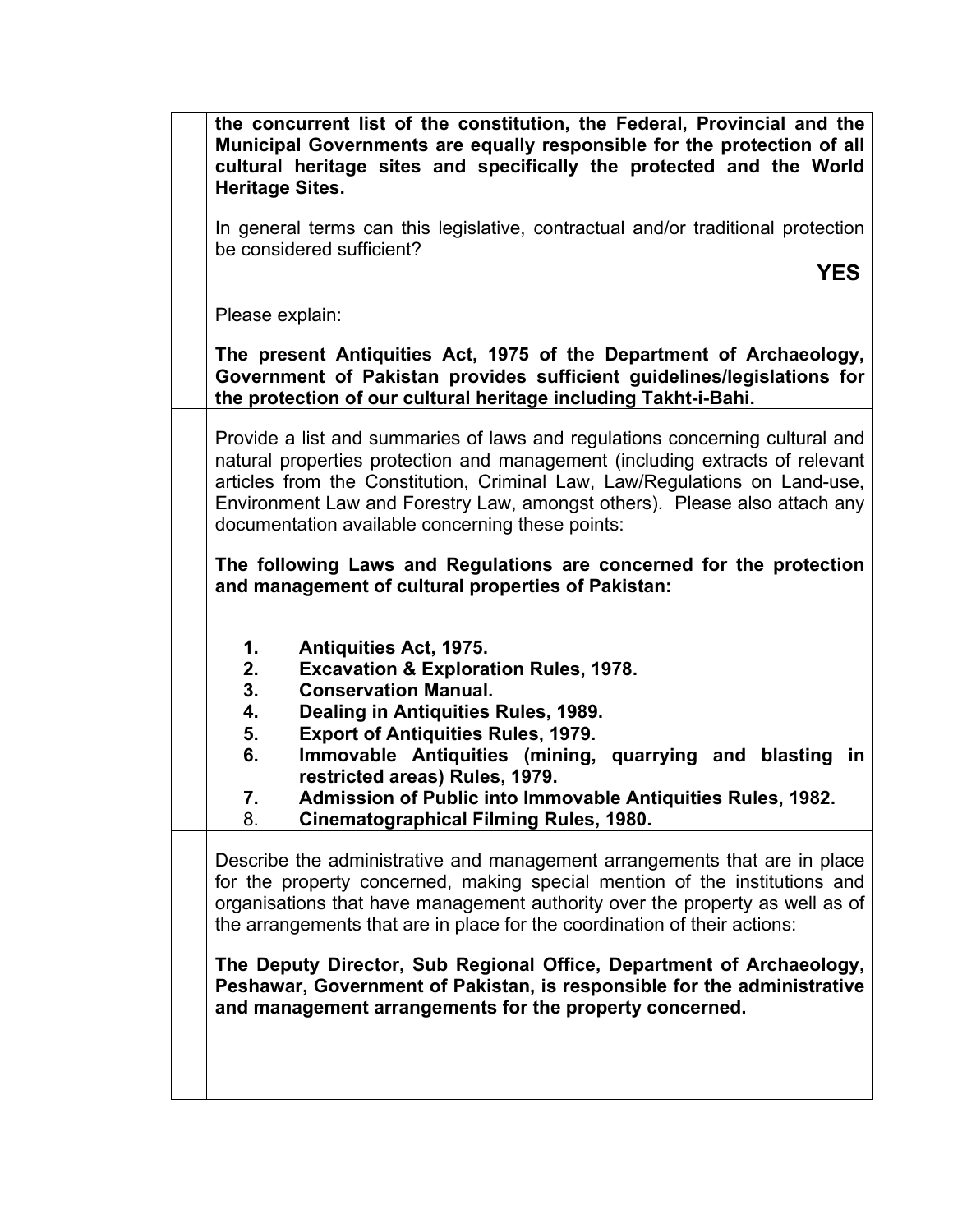| Please indicate under which level of authority the property is managed:                                                                                                                                                                                  |
|----------------------------------------------------------------------------------------------------------------------------------------------------------------------------------------------------------------------------------------------------------|
| Property ()<br>Regional ()<br>National (/)<br>Other (please describe):<br><b>World Heritage</b>                                                                                                                                                          |
| Please provide the full name, address and phone/fax/e-mail of the entity(ies)<br>directly responsible for the management (conservation, preservation, visitor<br>management) of the property:                                                            |
| <b>Deputy Director</b><br><b>Sub Regional Office,</b><br>Department of Archaeology & Museums,<br>Peshawar,<br>Pakistan.                                                                                                                                  |
| City and post code: Peshawar                                                                                                                                                                                                                             |
| Telephone:<br>092-091-9211319                                                                                                                                                                                                                            |
| 092-091-9210941<br>Fax:                                                                                                                                                                                                                                  |
| E-mail:                                                                                                                                                                                                                                                  |
| Is it necessary to revise the administrative and management arrangements for<br>NΟ<br>the property?                                                                                                                                                      |
| If YES, explain why this is the case:                                                                                                                                                                                                                    |
| Is there a management plan for the property?<br>YES                                                                                                                                                                                                      |
| If YES, please summarise, indicating if the plan is being implemented and<br>since when:                                                                                                                                                                 |
| The Management Plan of the property contains the administrative set up<br>which perform vital functions for its preservation, conservation and up<br>keep since the property is declared as a Protected Site.                                            |
| Please report on legal and administrative actions that are foreseen for the<br>future, to preserve the values (e.g. passing of legislation, adjusting<br>administrative and management, implementing of drawing up of a (new)<br>management plan, etc.): |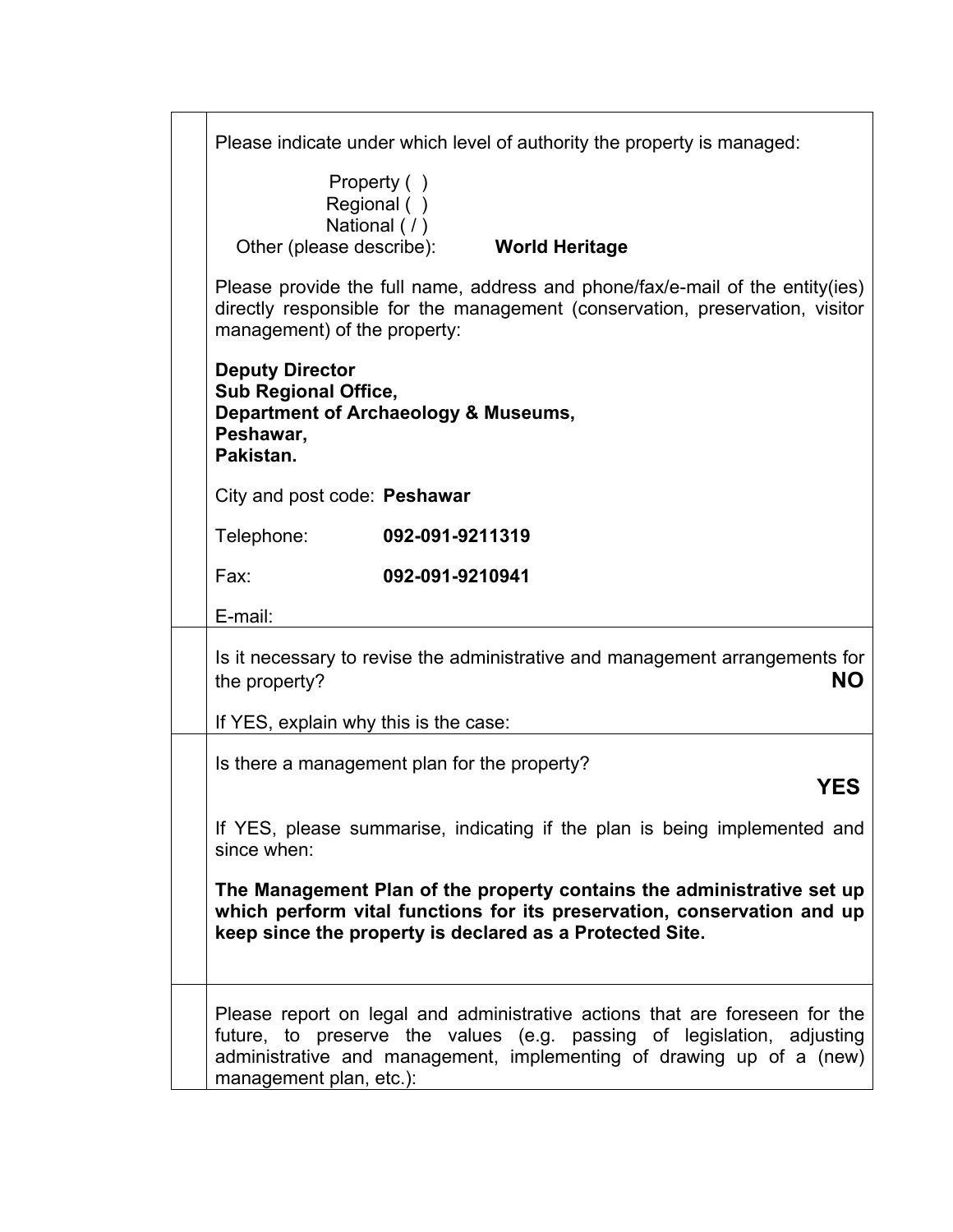**The existing Antiquities Act of 1975 has some flaws, which are being removed. The proposed amendments will certainly make the law strong enough to deal strongly with the violation of the relevant laws concerning protection of cultural heritage.** 

Please provide detailed information, particularly in cases where changes have occurred since the inscription of the property, on the following matters:

Conservation

Make reference to all major interventions at the property and describe its present state of conservation:

**A plan to take the eminent nature of work on the most important structures, surviving in most precarious condition and to make the whole site easily accessible and brought to presentable condition, was prepared and approved in 1992. The approval plan was implemented in four years (1992-93 to 1995-96) against the original proposal of one year (1992-93) due to financial constraints. Government of Pakistan has approved a Master Plan for the restoration of archaeological sites from Taxila to Swat which included the site of Takht-i-Bahi at a total cost of Rupees 100 million.** 

Ownership

Make reference to all major changes in ownership of the property and describe the present state of ownership:

**No changes have been made/occurred in the ownership of the property concerned, which is still under the control of Department of Archaeology and Museums, Government of Pakistan.** 

Please, give a detailed description of the staffing of the site:

**The staffing position of the property concerned is as under:** 

- **1. Deputy Director**
- **2. Assistant Directors**
- **3. Assistant Archaeological Engineer**
- **4. Field Officer**
- **5. Archaeological conservator**
- **6. Technical Assistant**
- **7. Technical supporting staff.**
- **8. Watch and Ward staff.**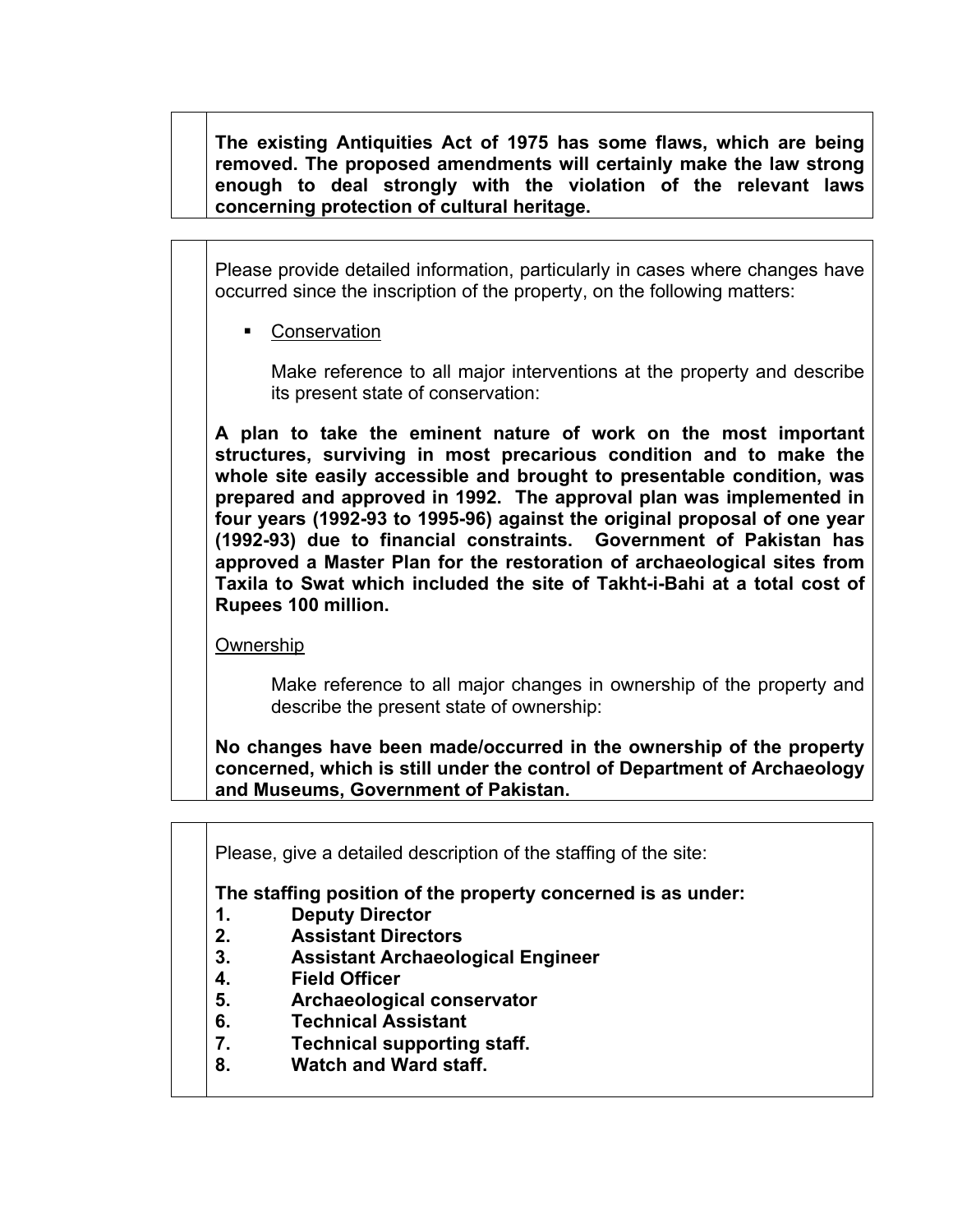Is the staffing level sufficient for adequate management of the property?

**NO**

If NO, what should be done to improve the situation?

**In order to improve and perform the duties of the Deputy Director, a number of staff is required to properly manage and conserve the World Heritage. The Department is trying to secure necessary staff for the purpose.** 

Does the staff need additional training?

**YES**

If YES, what are the training needs for your staff?

- **1. Conservation training in all respects pertaining to different fields such as, Stone conservation, Bricks conservation, Chemical treatment, Fresco work, landscaping, hydraulic work etc.**
- 2. **Curatorial staff training in field of Archaeology.**

Describe the funding and financial situation of the property, indication sources, level and regularity of financing:

**The main source of funds for the Department of Archaeology & Museums for the Preservation of Conservation of the Cultural Heritage of the country is allocation from the National Budget.** 

**There are two types of Budget under which the conservation of sites and monuments is carried out by the Department of Archaeology & Museums Government of Pakistan.** 

- **a) Normal Budget**
- **b) Annual Development Programme (ADP)**

**a) NORMAL BUDGET:** 

**This Budget is provided to our Circle Offices/S.R.Os annually for the conservation of the sites/Monuments which is used for carrying out the annual repair and maintenance of the sites and monuments. Under this budget, special problems are also attended concerning to the Conservation of the Sites/Monuments.**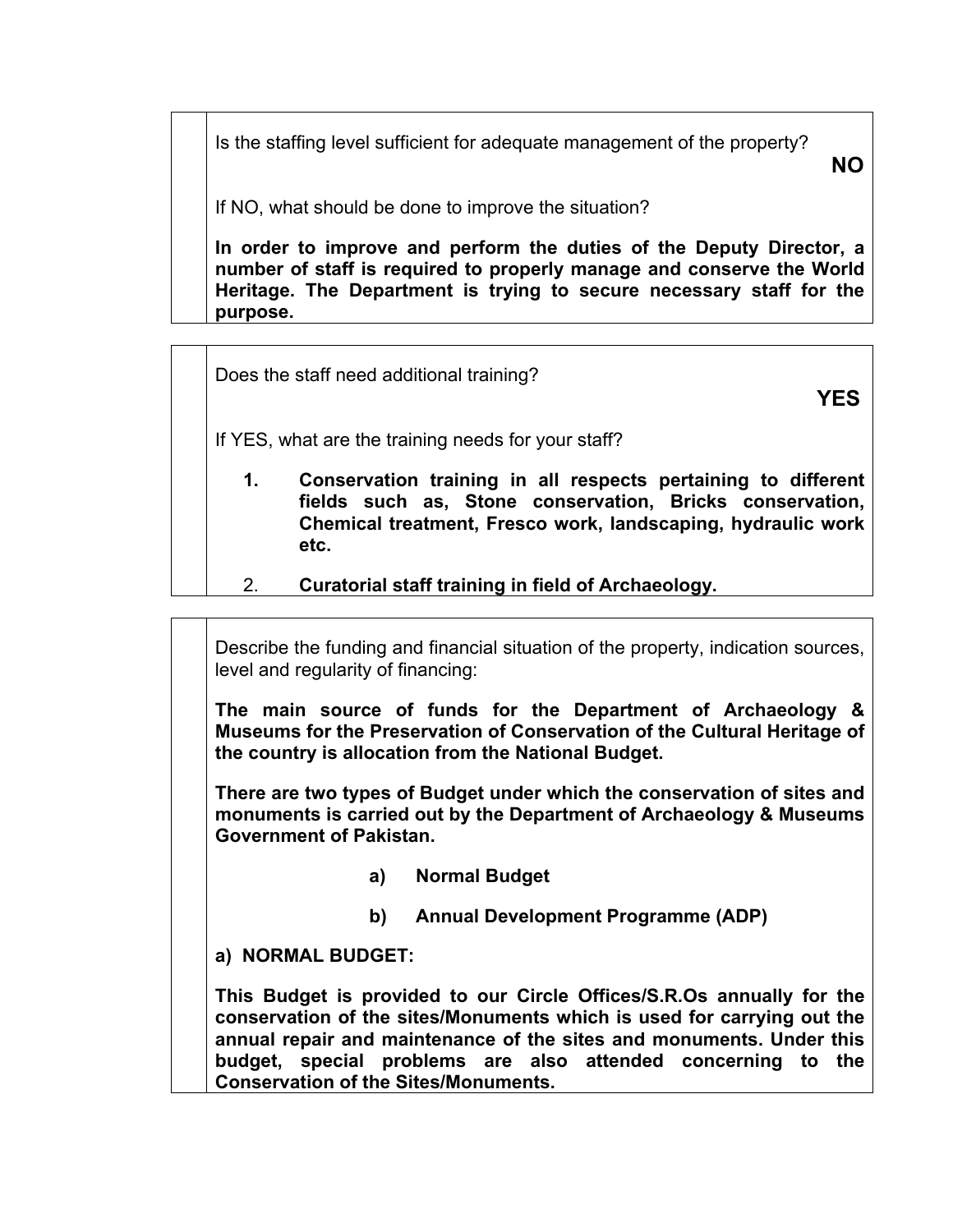#### **b) ANNUAL DEVELOPMENT PROGRAMME**

**Under the Annual Development Programme the Government provides the funds to the Department of Archaeology & Museums on the already approved schemes. This budget is also provided annually according to the approval phasing of the scheme.** 

Source of expertise and training in conservation and management techniques.

**The Department of Archaeology & Museums has established an institute known as Pakistan Institute of Archaeological training and Research (PIATR) at Lahore Fort, Lahore in 1986. The PIATR is the main source to provide training in conservation and management techniques and other related trainings for the managers and curators of the cultural properties. The PIATR has successfully organized many International and National Training Programmes some of them with the assistance of the UNESCO.** 

Is the available funding sufficient for adequate management of the property? **NO** 

If NOT, describe the financial resources that would be required for the management of the property:

**For the proper management of the property different financial resources could be utilized for the purpose. The Department of Archaeology and Museums collect funds through different resources, which can be utilized for the property concerned to implement the different functions.** 

Describe the IT (computer) equipment of the site and/or management office and assess its effectiveness:

**NO**

Are you using (multiple indications are possible):

$$
\begin{array}{c}\n\checkmark \text{ PC} \text{ ()} \\
\text{Apple} \text{ ()} \\
\text{Mainframe} \text{ ()}\n\end{array}
$$

Please, give the number of available computers:

**TWO** 

Does an operational access to the Internet exist?

**NO**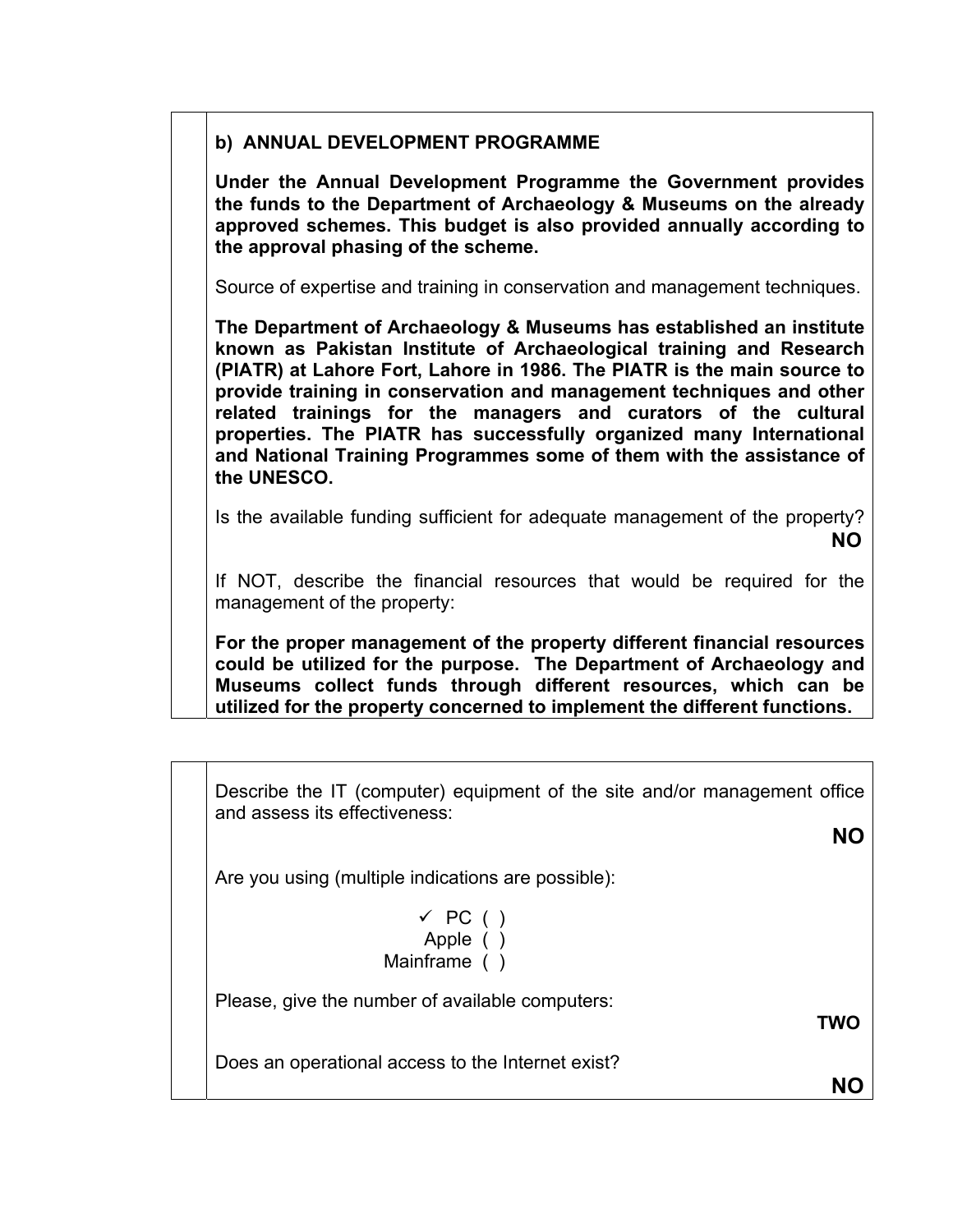Is e-mail used for daily correspondence?

Is there a Geographical Information System (GIS) for the site?

**NO**

If YES, what software do you have and how is the GIS used?

List scientific studies and research programmes that have been conducted concerning the site:

**NO**

**A French officer of Maharaja Ranjit Singh namely General Court was the first person who mentioned the ruins of Takht-i-Bahi in 1836. He had also found the Asoka Rock Edicts at Shahbaz Garhi in the same year. However, Dr. H.W. Bellow explored the site in 1864 and later on Dr. D.B. Spooner excavated the site during 1907 and 1909. After him Mr. Hargreaves carried out researches in 1910-11. Sir John Marshall describes that the high walled monastery appeared in the Gandhara region for the first time in the first century A.D. However, on the basis of fresh studies on the structure of site mainly carried out by Department of Archaeology and Museums, it is believed that construction phases have been divided into four district periods. The structures of the first period pertain to the 1st century B.C. to 2nd century A.D. when it was ruled by the Parthians and Kushans. The second phase is confined to the 3rd and 4th century A.D. (The Great Kushans Period). The third period starts**  from the 4<sup>th</sup> century to the 5<sup>th</sup> century A.D. which is related with later **Kushan rulers or Kidera Kushana rulers. The fourth period is spread over 6th and 7th century A.D. and as such basically the past Hun period.** 

Describe financial and human resource inputs for the research programmes and or facilities:

**The Conservation staff of the Sub Regional Office, Peshawar according to allocated funds carried out different schemes for the conservation of Takht-i-Bahi.**

Describe how the information / results are disseminated?

**The results disseminated through these research works are published in the Annually Departmental Journal and the Department of Archaeology and Museums, Government of Pakistan prepare reports for the future guidance.**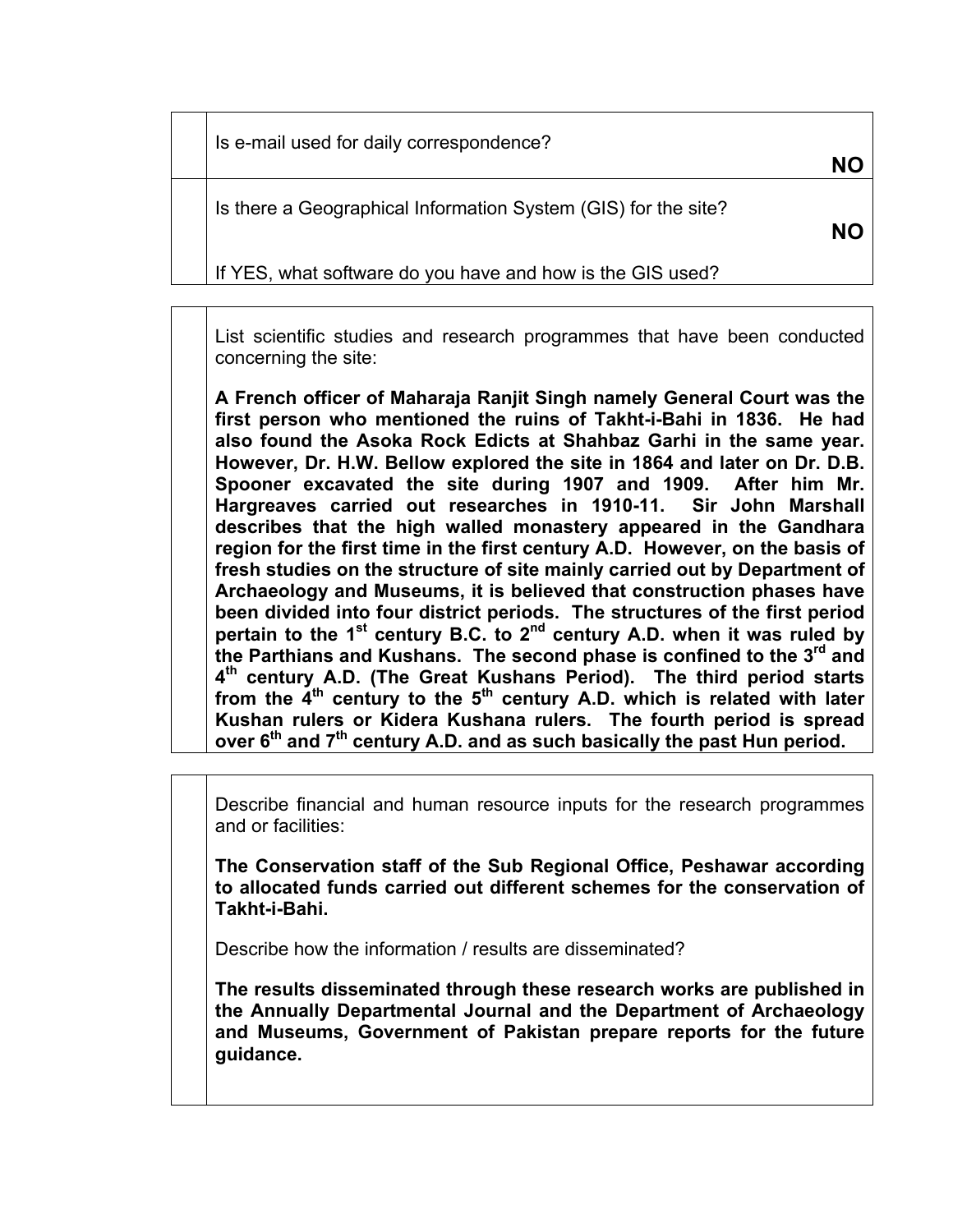| Are there any visitor statistics for the site?<br>YES                                                                                              |                  |                                                           |              |  |
|----------------------------------------------------------------------------------------------------------------------------------------------------|------------------|-----------------------------------------------------------|--------------|--|
| If YES, please summarise the statistics (2003)                                                                                                     |                  |                                                           |              |  |
|                                                                                                                                                    | <b>PAKISTANI</b> | <b>FOREIGNERS</b>                                         | <b>TOTAL</b> |  |
|                                                                                                                                                    | 2203             | 223                                                       | 2426         |  |
|                                                                                                                                                    |                  | What visitor facilities do you have at the property?      |              |  |
|                                                                                                                                                    |                  |                                                           | <b>NIL</b>   |  |
| What visitor facilities are you in need of?                                                                                                        |                  |                                                           |              |  |
| <b>Public Toilets</b><br>1.<br>2.<br>Cafeteria<br>3.<br><b>Telephone, E-mail and Fax facilities</b><br><b>Souvenir Shop and Antique Shop</b><br>4. |                  |                                                           |              |  |
| Is a public use plan (tourism / visitor management plan) in existence for the<br>property?                                                         |                  |                                                           |              |  |
| <b>NO</b>                                                                                                                                          |                  |                                                           |              |  |
|                                                                                                                                                    |                  | If YES, please summarise, if NO explain if one is needed: |              |  |
| A visitor management plan is required for the visitors.                                                                                            |                  |                                                           |              |  |
|                                                                                                                                                    |                  |                                                           |              |  |

Indicate how the property's World Heritage values are communicated to residents, visitors and the public (please attach examples of leaflets, videos, posters etc. and print-outs and/or the address of a web-page):

**A number of published material is available in the shape of Leaflets, Books and Information Booklets.** 

Are there educational programmes concerning the property aimed at Schools? **NO**

If yes, please describe: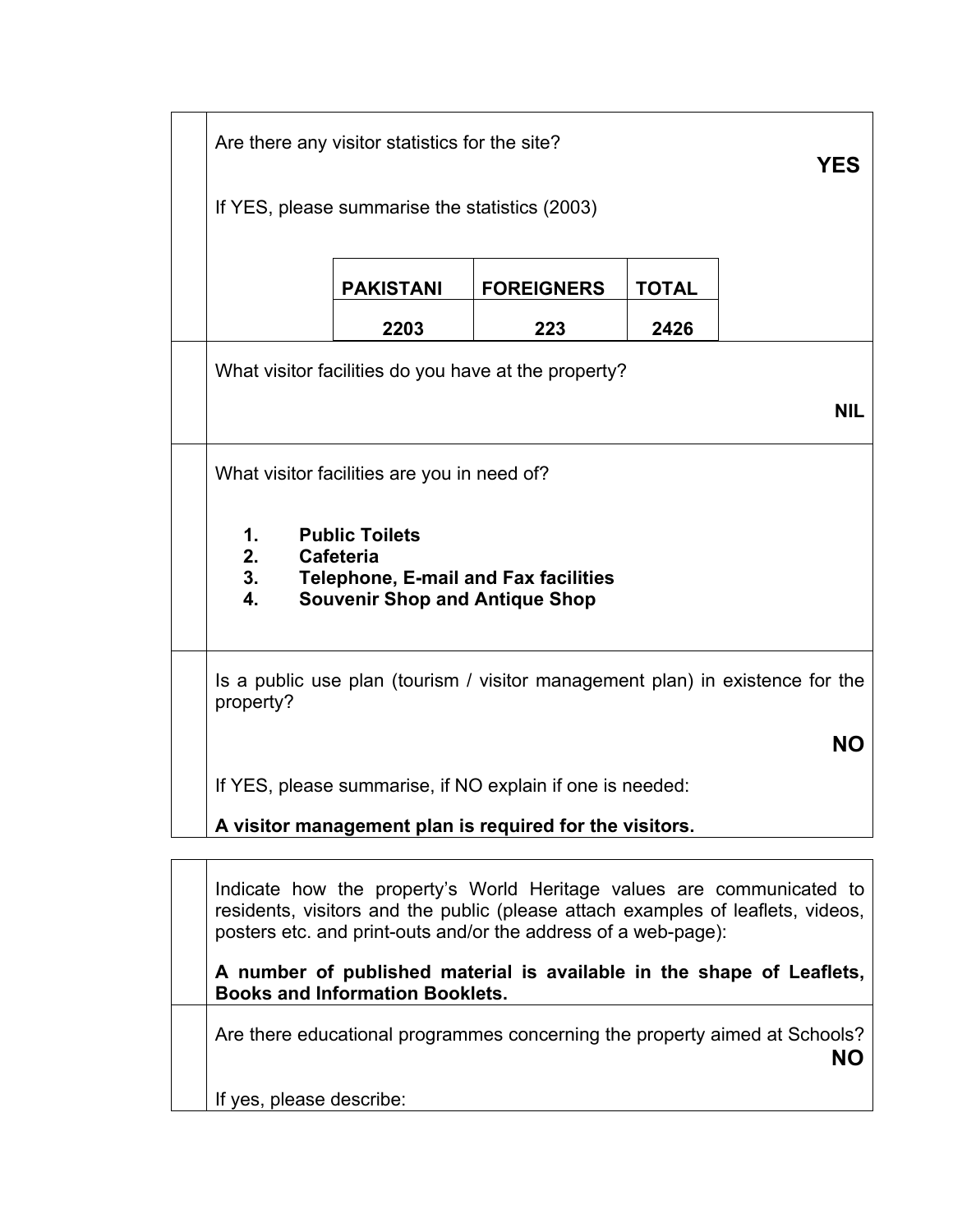What role does World Heritage inscription play for the site concerning the visitor number, the research programmes and/or the awareness building activities?

**A number of visitors/tourists both from home and abroad are attracted in a large number since its inscription on World Heritage List by UNESCO.** 

# **5. Factors affecting the property**

Please comment on the degree to which the property is threatened by particular problems and risks, such as development pressure, environmental pressure, natural disasters and preparedness, visitors / tourism pressure, number of inhabitants. Also mention all other issues that you see as problematic.

**The Takht-i-Bahi suffered a lot mostly due to age, human neglect and other shabby additions and alterations. Variations of atmospheric condition, severe temperature and natural disasters have also caused its decay.** 

**The main causes of decay are summarized as under:** 

# **1. WILD GROWTH / VEGETATION**

**Unwanted and harmful vegetation all around the remains viz. shrubs, saplings, bushes, ferns and flouring plants, trees etc.** 

#### **2. DRAINAGE**

**The existing choked drainage system including pocket have been desalted and rehabilitated up-to a certain extent. Depressions and low-level areas have been properly filled and a gentle slope was provided in falling gradient to drain off the rainwater quickly.**

#### **3. SITE CLEARANCE AND DOCUMENTATION**

 **All debris/rubbish and stone already deposited and accumulated. During conservation work have been removed and disposed off to bring the site to presentable condition. Documentation of site before, during and after conservation was also done according to the need and requirement in order to maintain a complete record of**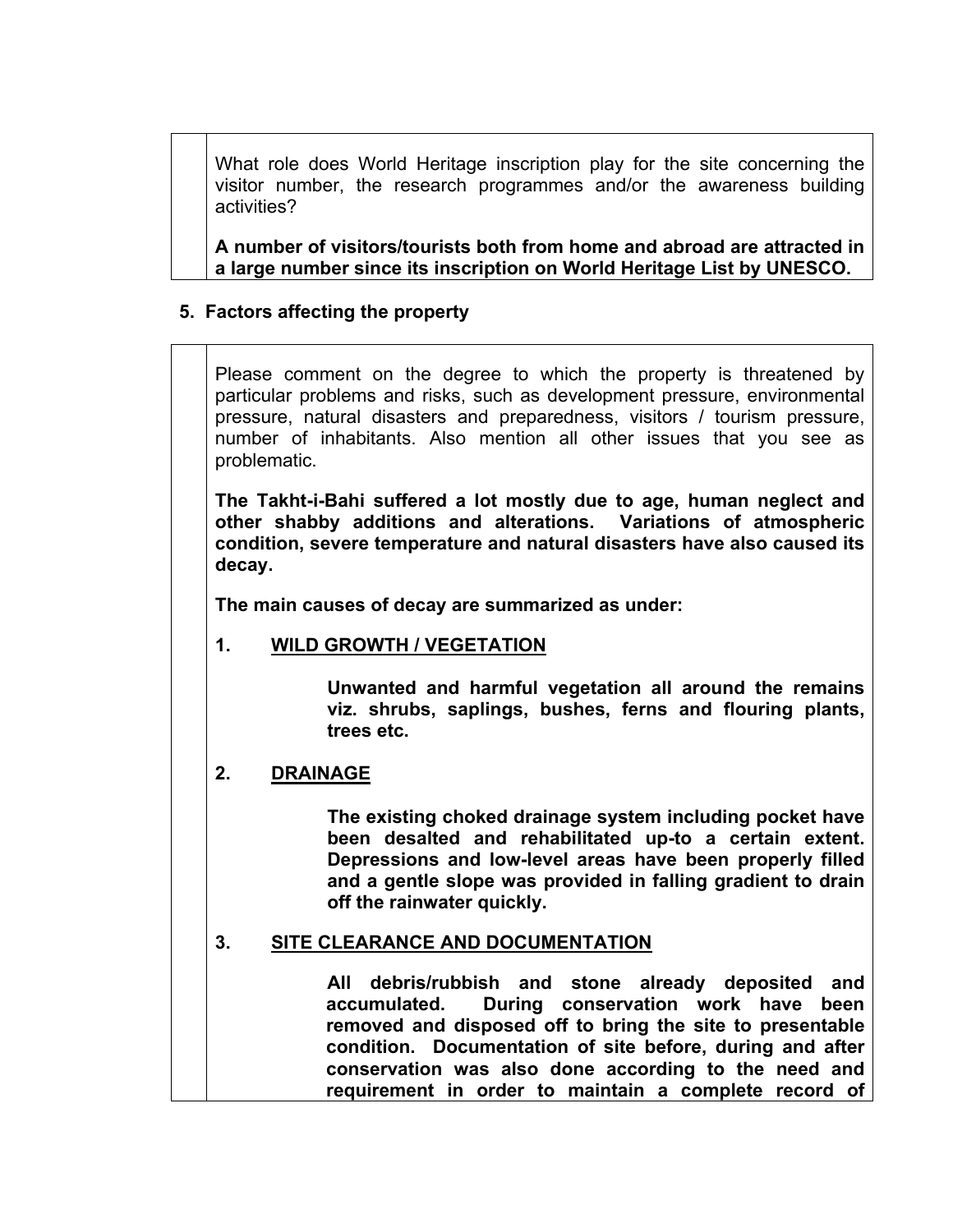|                                                                                                                                                                                                                                                                                                                                                                                                                                                                           |       | conservation undertaken,<br>well<br>the<br>as<br>to<br>meet<br>as<br>requirements of the forth coming day.                                                                |  |  |  |
|---------------------------------------------------------------------------------------------------------------------------------------------------------------------------------------------------------------------------------------------------------------------------------------------------------------------------------------------------------------------------------------------------------------------------------------------------------------------------|-------|---------------------------------------------------------------------------------------------------------------------------------------------------------------------------|--|--|--|
| 4.                                                                                                                                                                                                                                                                                                                                                                                                                                                                        |       | <b>PLANTATION &amp; FENCING</b>                                                                                                                                           |  |  |  |
| Plantation decrease the dust content, have a favourable<br>effect on the purity of the atmosphere, help to lessen<br>pollution aid in precipitating contaminants. Trees also act<br>as a barrier for the high velocity winds pressure, effect of<br>attributive and abrasive are neutralized, help in soil<br>conservation and enhance the scenic beauty of the site. It<br>will also provide shelter to the visitors in summer season<br>and finally a source of income. |       |                                                                                                                                                                           |  |  |  |
|                                                                                                                                                                                                                                                                                                                                                                                                                                                                           |       | Barbed wire fencing with mild steel L-iron post embedded in<br>concrete along with steel gate will help:                                                                  |  |  |  |
|                                                                                                                                                                                                                                                                                                                                                                                                                                                                           | (i)   | To protect the site from encroachment                                                                                                                                     |  |  |  |
|                                                                                                                                                                                                                                                                                                                                                                                                                                                                           | (ii)  | To improve the security measures                                                                                                                                          |  |  |  |
|                                                                                                                                                                                                                                                                                                                                                                                                                                                                           | (iii) | To stop the entry of animals on pasture, necessary to<br>save the plants, keep the site free neat and free of<br>filth as well as to avoid the damages to the structures. |  |  |  |
| Indicate areas where improvement would be desirable and / or towards which<br>the State Party is work:                                                                                                                                                                                                                                                                                                                                                                    |       |                                                                                                                                                                           |  |  |  |
|                                                                                                                                                                                                                                                                                                                                                                                                                                                                           |       | The improvement is desired to check the urbanization near the site,<br>illegal diggings / encroachments, mine blasting.                                                   |  |  |  |
| Give an indication if the impact of the factors affecting the property is<br>increasing or decreasing:                                                                                                                                                                                                                                                                                                                                                                    |       |                                                                                                                                                                           |  |  |  |
| Since these affects are increasing therefore an emergency plan is<br>required to be executed.                                                                                                                                                                                                                                                                                                                                                                             |       |                                                                                                                                                                           |  |  |  |
| What actions have been effectively taken, or are planned for the future, to<br>address the factors affecting the property?                                                                                                                                                                                                                                                                                                                                                |       |                                                                                                                                                                           |  |  |  |
| In order to overcome the problems mainly caused by weathering and<br>other problems mentioned above, the Department of Archaeology and<br>Museums has prepared a comprehensive master plan but due to non-<br>availability of requisite funds the schemes could not be launched.                                                                                                                                                                                          |       |                                                                                                                                                                           |  |  |  |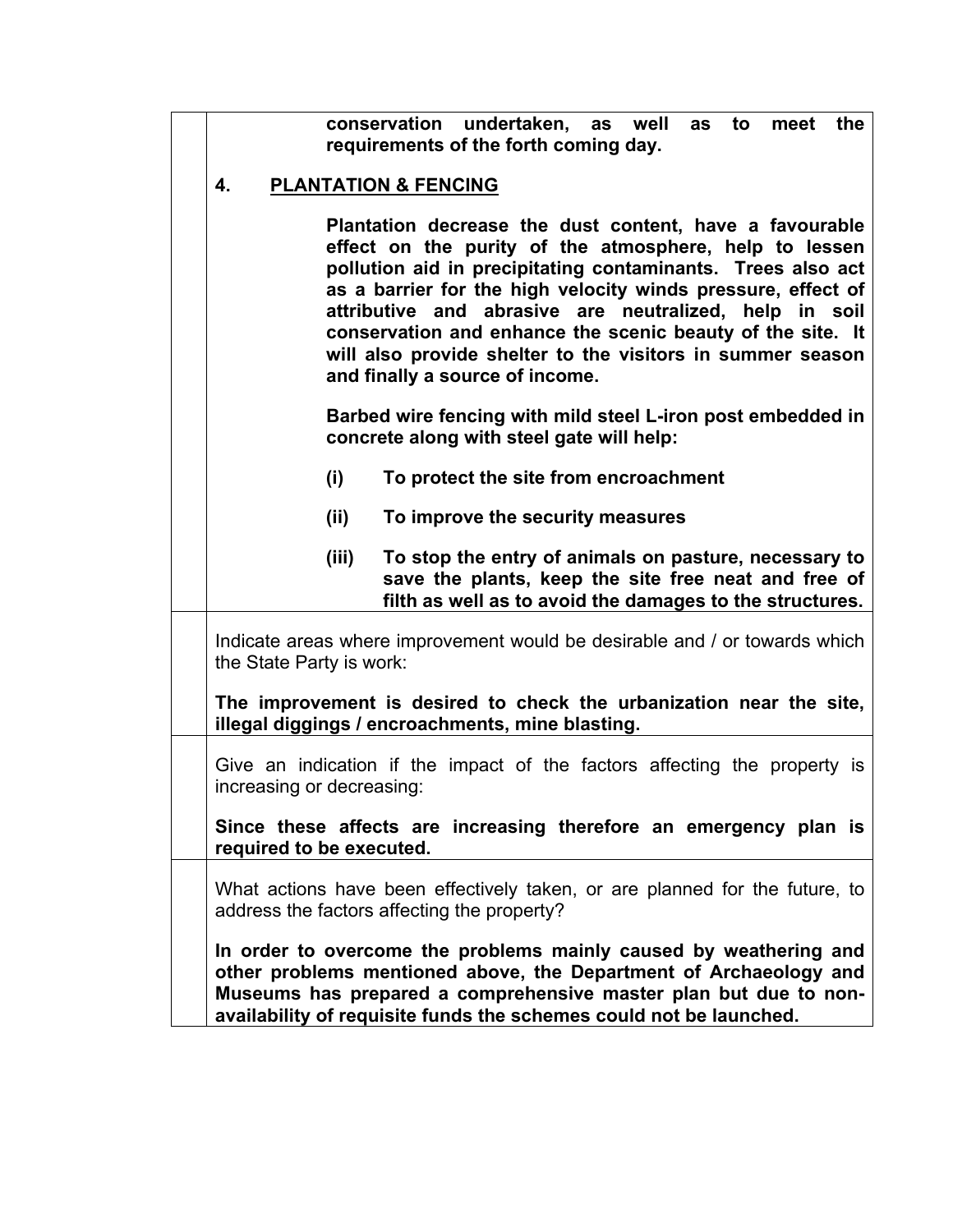# **6. Monitoring**

| If applicable, give details (e.g. dates, results, indicators chosen) of any previous<br>periodic or reactive monitoring exercises of the property:                                                                                                                                                                                                                                                                                                                  |
|---------------------------------------------------------------------------------------------------------------------------------------------------------------------------------------------------------------------------------------------------------------------------------------------------------------------------------------------------------------------------------------------------------------------------------------------------------------------|
| The Department of Archaeology & Museums, Government of Pakistan in collaboration<br>with Japan Trust Fund is carrying out conservation work at the Takht-i-Bahi for the last<br>five years. A large portion of the remains have been conserved and more area/remains<br>will be taken in hand in future planning of work.                                                                                                                                           |
| Is there a formal monitoring system established for the site?<br><b>YES</b>                                                                                                                                                                                                                                                                                                                                                                                         |
| If YES, please give details of its organisation:                                                                                                                                                                                                                                                                                                                                                                                                                    |
| The Ministry of Minorities, Culture, Sports, Tourism & Youth Affairs' Planning<br>Section monitor the projects and schemes during and after completion of work<br>as per procedure adopted/rules.                                                                                                                                                                                                                                                                   |
| Are there any indicators established for monitoring the state of conservation of<br>the property?<br><b>NO</b>                                                                                                                                                                                                                                                                                                                                                      |
| If YES, please provide up-to-date information with respect to each of the key<br>indicators established and / or used. Care should be taken to ensure that this<br>information is as accurate and reliable as possible, for example by carrying out<br>observations in the same way, using similar equipment and methods at the<br>same time of the year and day. Name and describe the key indicators for<br>measuring the state of conservation of this property: |
| Though a number of works have been carried out by applying different<br>methods for preservation of Takht-i-Bahi but still a number of<br>equipment/latest techniques are required for the preservation<br>οf<br>structural remains of Takht-i-Bahi.                                                                                                                                                                                                                |
| If NO, indicators have been identified and / or used so far, please define key<br>indicators for future use in monitoring:                                                                                                                                                                                                                                                                                                                                          |
| Environmental Monitoring System is proposed for future monitoring of<br>the state of conservation of the site                                                                                                                                                                                                                                                                                                                                                       |
| Indicate which partners, if any, are involved or will be involved in the regular<br>monitoring exercise:                                                                                                                                                                                                                                                                                                                                                            |
| Science and Technological Universities of Pakistan, Soil Investigation<br>Laboratory, Lahore, Geological Survey of Pakistan, Environmental<br>Department etc.                                                                                                                                                                                                                                                                                                       |
| Identify the administrative provisions for organizing the regular monitoring of<br>the property:                                                                                                                                                                                                                                                                                                                                                                    |

٦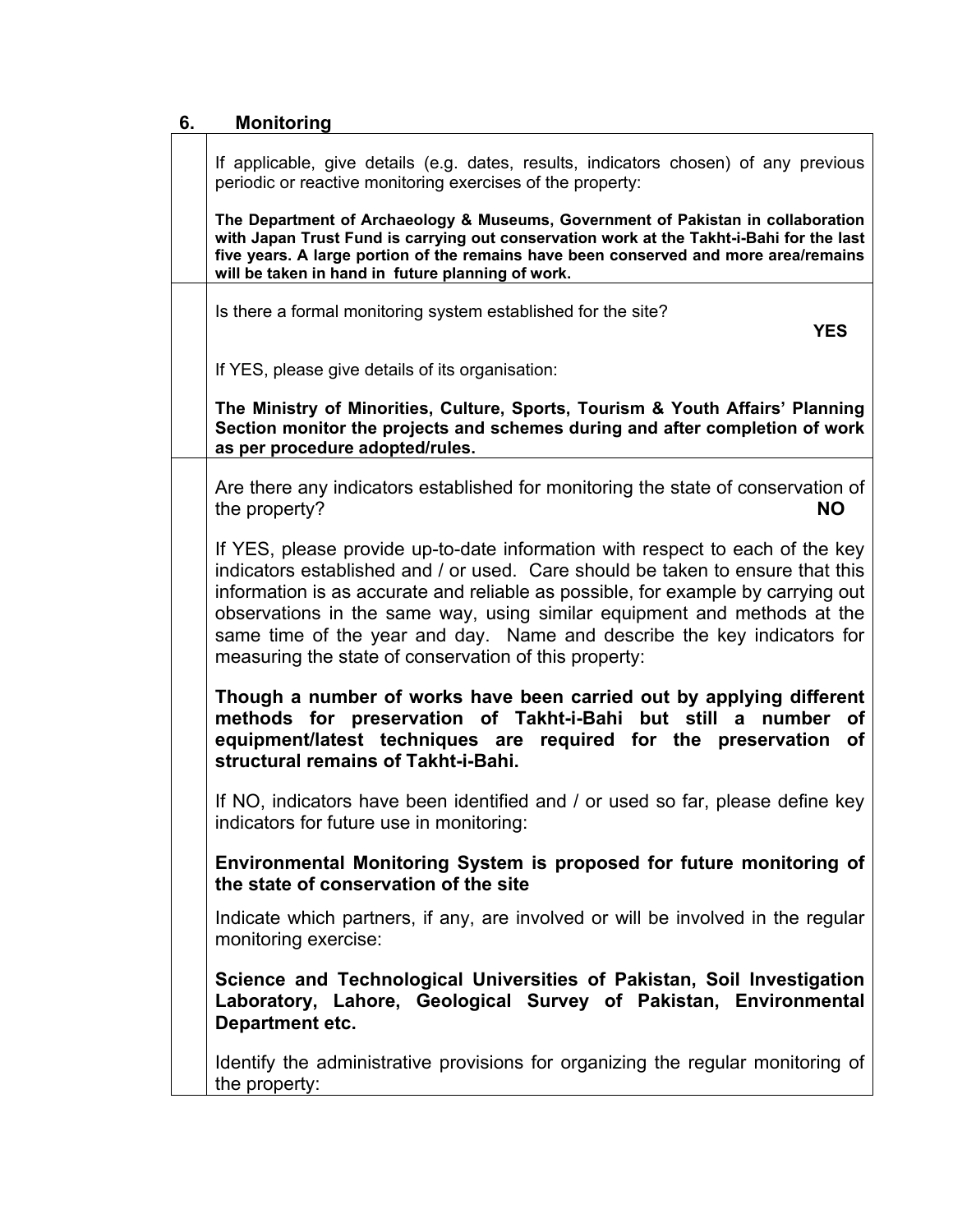**Under the convention for the protection of the World Cultural and Natural Heritage, it is the prime responsibility of the State Parties to take appropriate provisions and actions for the application of the convention and to put in place on site monitoring arrangements as an integral component of day-to-day and management of the sites. As per Conservation Manual of Sir John Marshall enough administrative provisions for organizing the regular monitoring of the property are provided which the Department of Archaeology and Museums are implementing.** 

Describe what improvement the State Party foresees or would consider desirable in improving the monitoring system.

**Necessary funds are required to be allocated for the implementation of various programme/schemes for the purpose** 

#### **7. Conclusions and recommended actions**

Please summarise the main conclusions regarding the state of the World Heritage values of the property

**The Buddhist ruins of Takht-i-Bahi lies on the northern slope of an isolated spar near the village of the Takht-i-Bahi 15 km from District Mardan on main road leading to Swat. The Archaeological Remains of Takht-i-Bahi are one of the most astounding, exciting and imposing**  relics of Buddhism in Pakistan dating back from 2<sup>nd</sup> to 5<sup>th</sup> century A.D. **The remains comprises of main stupa court, votive stupas court, a group of three stupas, monastic quadrangle, meditation cells / basement, conference hall, covered stepped passageways and many other single and double storey secular buildings. All the structures are stone built, in Gandhara patterns (diaper style) using local dressed/semi dressed stone blocks with flakes, set in lime and mud mortar.** 

**The funds for preservation and conservation are provided by the Government of Pakistan through the Ministry of Culture under different sources such as A.D.P., D.S.D.P., Special Grants and Annual Regular Budget for implementation of various schemes/projects/programme for the conservation and management of the property concerned by the Federal Department of Archaeology and Museums.** 

**A plan to take the eminent nature of work on the most important structures, surviving in most precarious condition and to make the whole site easily accessible and brought to presentable condition, was prepared and approved in 1992. The approval plan was implemented in four years (1992-93 to 1995-96) against the original proposal of one year**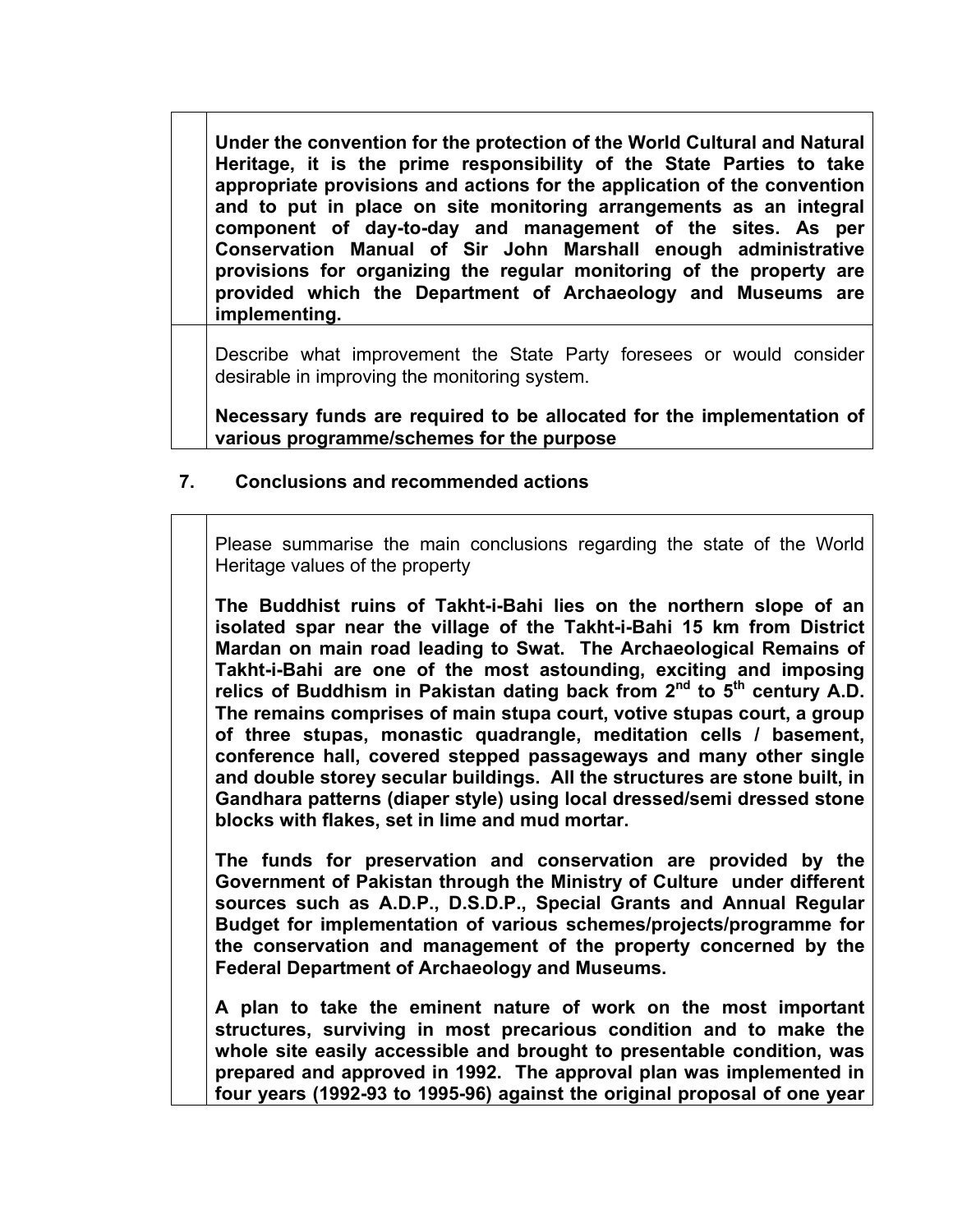**(1992-93) due to financial constraints. Government of Pakistan has approved a Master Plan for the restoration of archaeological sites from Taxila to Swat which included the site of Takht-i-Bahi at a total cost of Rupees 100 million.** 

Please summarise the main conclusions regarding the management and factors affecting the property.

**The Takht-i-Bahi suffered a lot mostly due to age, human neglect and other shabby additions and alterations. Variations of atmospheric condition, severe temperature and natural disasters have also caused its decay.** 

**The main causes of decay are summarized as under:** 

# **1. WILD GROWTH / VEGETATION**

**Unwanted and harmful vegetation all around the remains viz shrubs, saplings, bushes, ferns and flouring plants, trees etc.** 

# **2. DRAINAGE**

**The existing choked drainage system including pocket have been desalted and rehabilitated up-to a certain extent. Depressions and low-level areas have been properly filled and a gentle slope was provided in falling gradient to drain off the rainwater quickly.**

#### **3. SITE CLEARANCE AND DOCUMENTATION**

 **All debris/rubbish and strewed stone already deposited and accumulated. During conservation work have been removed and disposed off to bring the site to presentable condition. Documentation of site before, during and after conservation was also done according to the need and requirement in order to maintain a complete record of conservation undertaken, as well as to meet the requirements of the forth coming day.** 

# **4. PLANTATION & FENCING**

 **Plantation decrease the dust content, have a favourable effect on the purity of the atmosphere, help to lessen pollution aid in precipitating contaminants. Trees also act as a barrier for the high velocity winds pressure, effect of attributive and abrasive are neutralized, help in soil**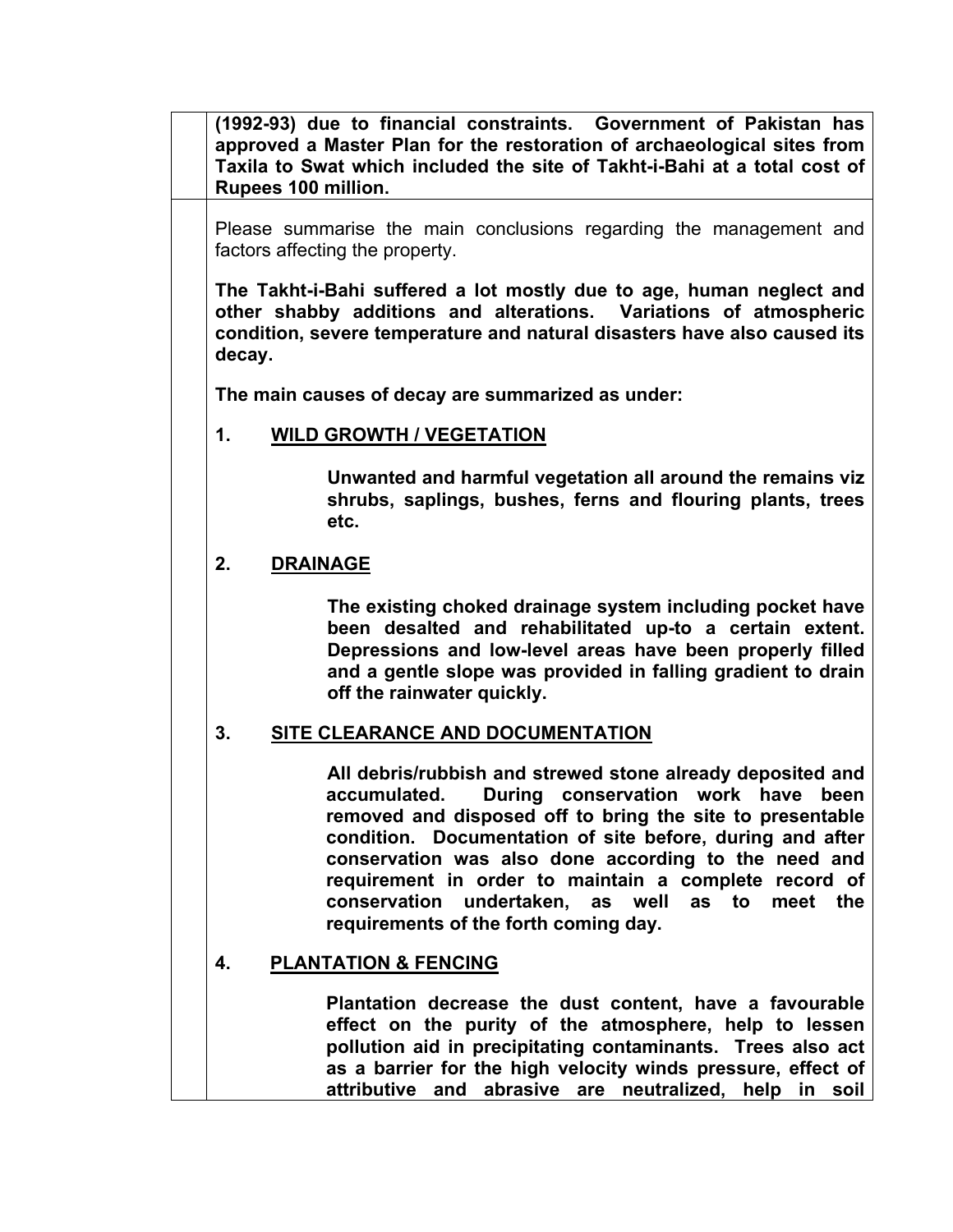| conservation and enhance the scenic beauty of the site. It<br>will also provide shelter to the visitors in summer season<br>and finally a source of income.                                                                                                            |
|------------------------------------------------------------------------------------------------------------------------------------------------------------------------------------------------------------------------------------------------------------------------|
| Barbed wire fencing with mild steel L-iron post embedded in<br>concrete along with steel gate will help:                                                                                                                                                               |
| 1.<br>To protect the site from encroachment                                                                                                                                                                                                                            |
| 2.<br>To improve the security measures                                                                                                                                                                                                                                 |
| To stop the entry of animals on pasture, necessary to save the<br>3.<br>plants, keep the site free neat and free of filth as well as to avoid<br>the damages to the structures.                                                                                        |
| Give an overview over proposed future action / actions:<br>The Government of Pakistan has approved a Master Plan for the<br>restoration of archaeological sites from Taxila to Swat, which included<br>the site of Takht-i-Bahi at a total cost of Rupees 100 million. |
| Give a timeframe for the implementation of the actions described above:<br>For the year 2004-2005.                                                                                                                                                                     |
| Indicate for which of the planned activities International Assistance from the<br>World Heritage Fund may be needed (if any):                                                                                                                                          |
| Both financial and technical International facilities/assistance is required<br>from the World Heritage Fund, UNESCO and other donor agencies.                                                                                                                         |
|                                                                                                                                                                                                                                                                        |
| Are there any contacts with management units of other properties within or<br>outside your country?                                                                                                                                                                    |
| ΝO                                                                                                                                                                                                                                                                     |
|                                                                                                                                                                                                                                                                        |

Please indicate which experience made during the periodic reporting exercise and/or during the on-going conservation / protection efforts of the property could be shared with other States Parties dealing with similar problems or issues:

**The Department of Archaeology and Museums has been facing a number of problems during the excavations/implementations of the conservation works or different schemes due to shortage of technical skilled staff, craftsman, procurement of traditional materials, paucity of finances.**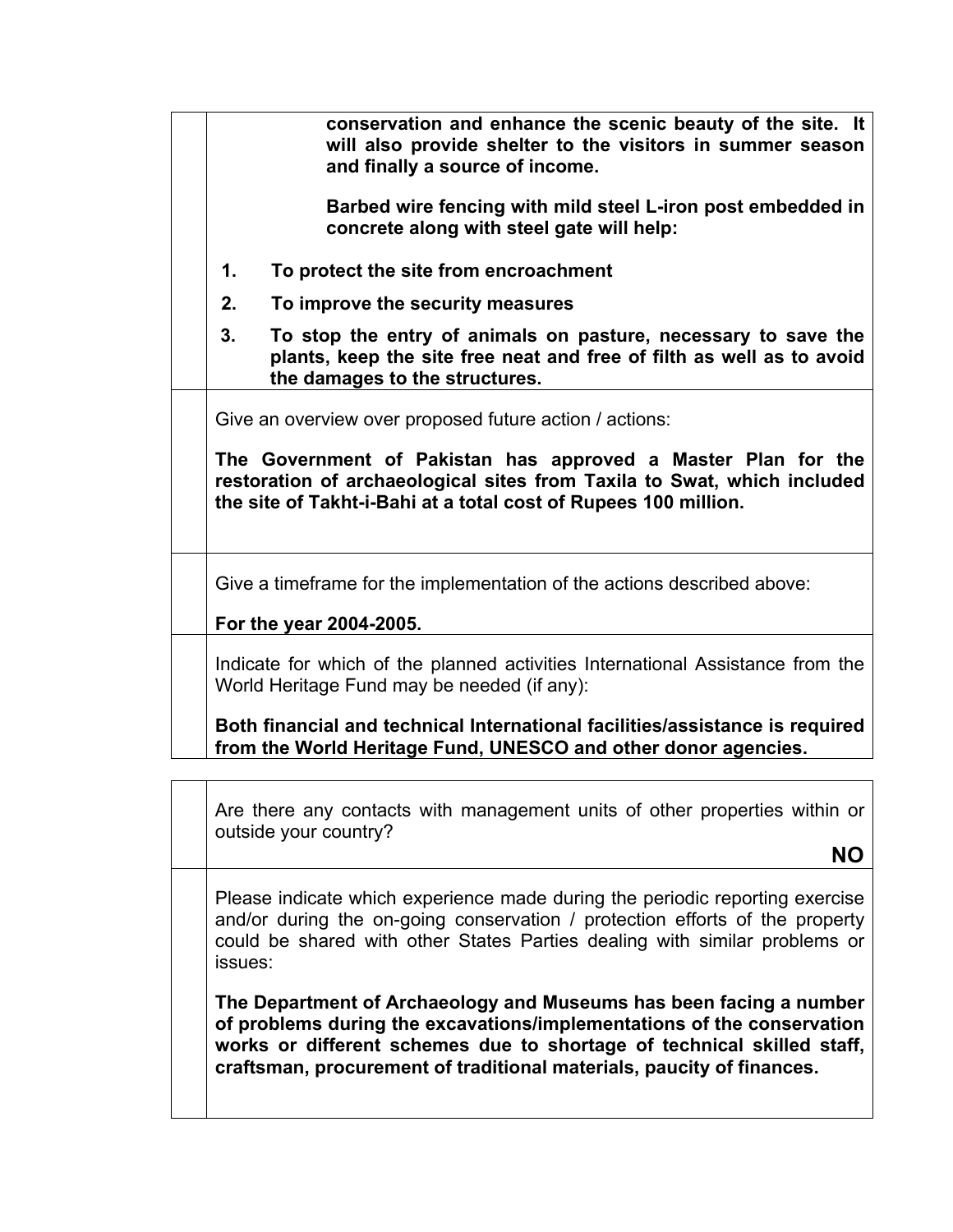| Provide the name(s) and address(es) of organization(s) or specialist(s) who<br>could be contacted for this purpose:                 |  |                 |
|-------------------------------------------------------------------------------------------------------------------------------------|--|-----------------|
| <b>Deputy Director</b><br>Address:<br><b>Sub Regional Office,</b><br>Department of Archaeology & Museums,<br>Peshawar,<br>Pakistan. |  |                 |
| City and post code: Peshawar                                                                                                        |  |                 |
| Telephone:                                                                                                                          |  | 092-091-9211319 |
| Fax:                                                                                                                                |  | 092-091-9210941 |
| $E$ -mail:                                                                                                                          |  |                 |
|                                                                                                                                     |  |                 |